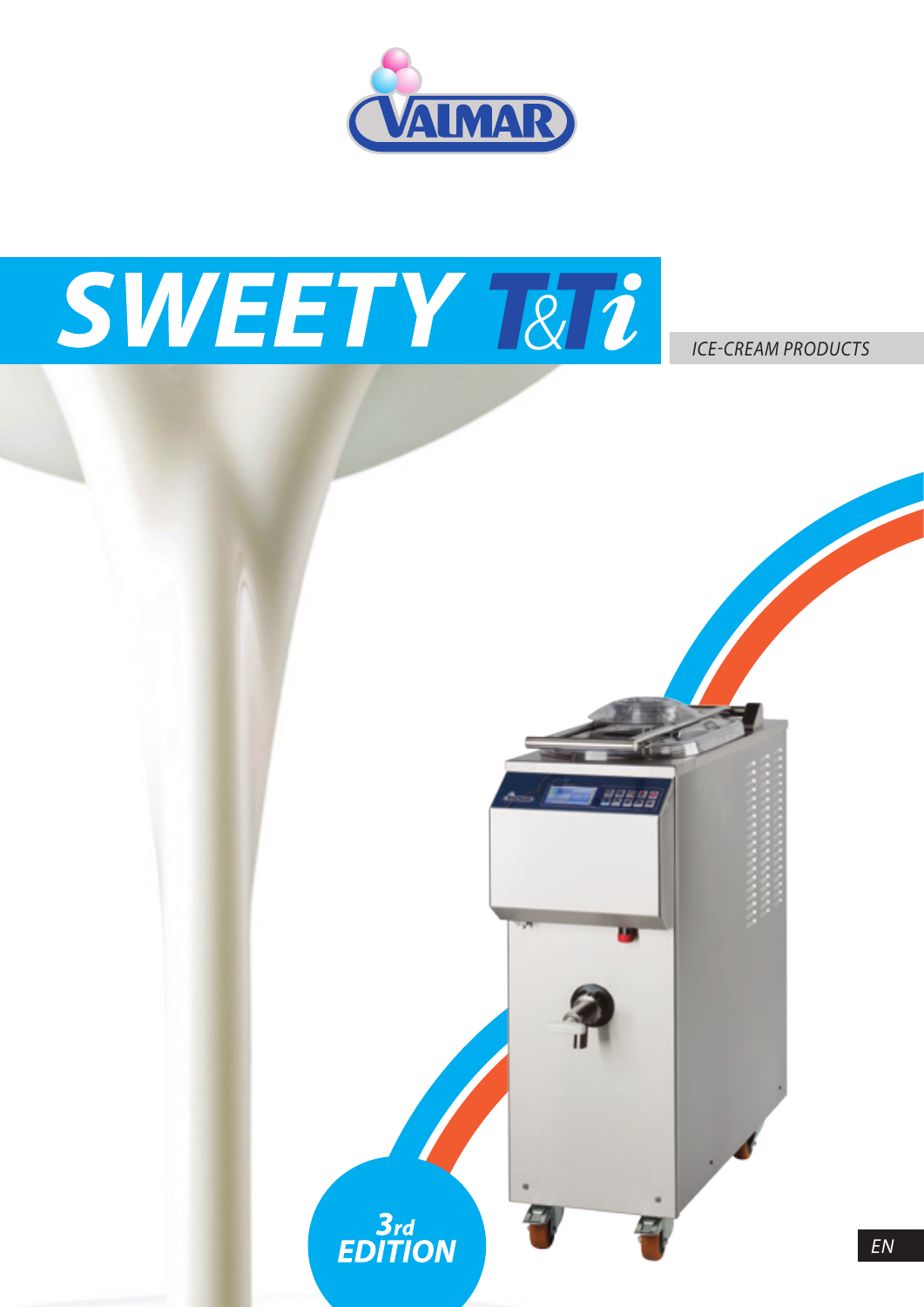*Sweety TTi*

Valmar's innovative range of pasteurisers meets any professional needs in mix handling (preparation, pasteurisation, emulsion, storage, ageing processes) while offering top quality levels, effectiveness and reliability.

Thanks to the new PLC management system, Sweety TTi performs thermal procedures through its 28 different programmes. Moreover programme customization is achieved to meet specific requirements.

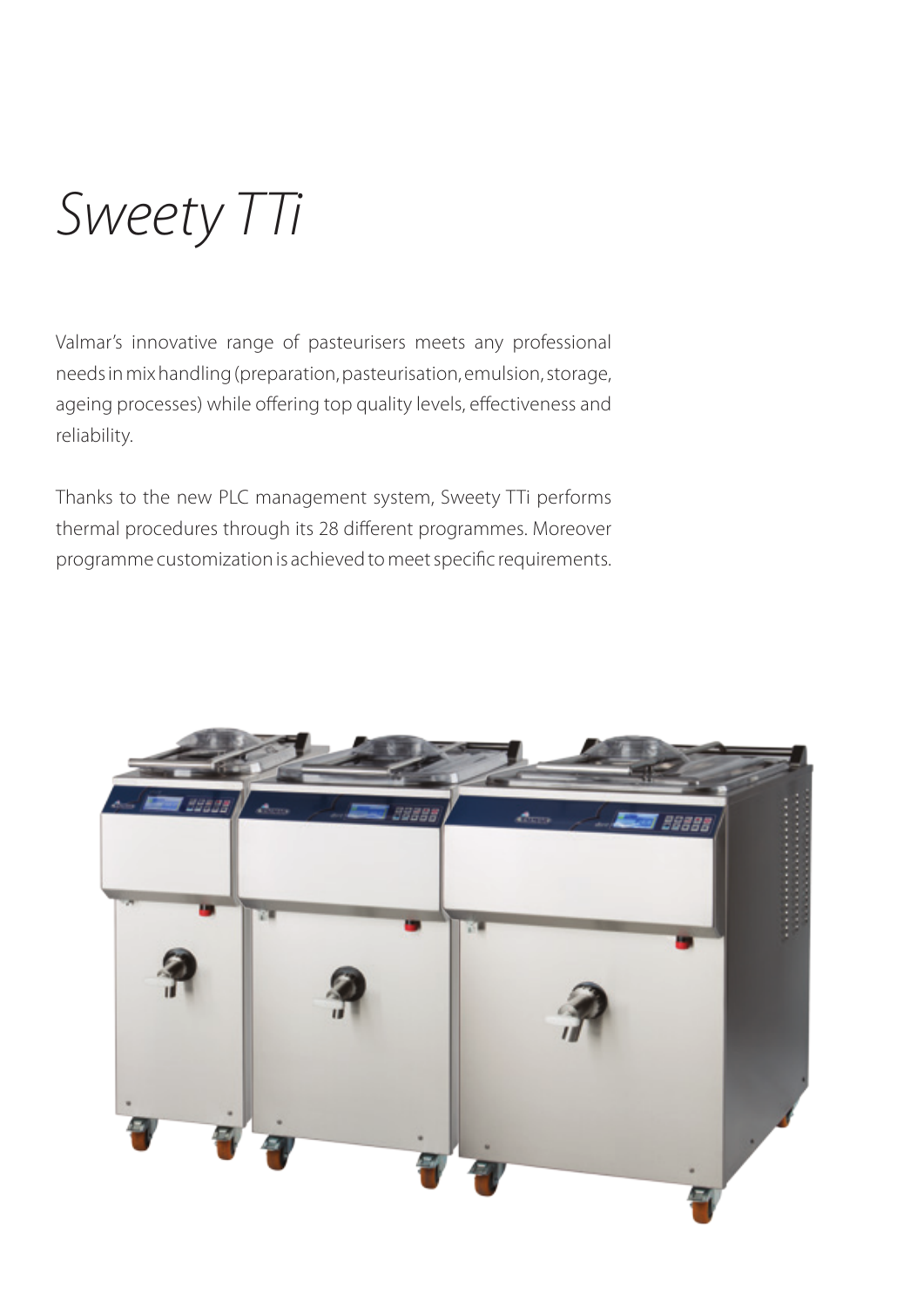## *Technological equipment*



#### $01$ *SOFTWARE AND PLC*

Designed to manage efficiency and available technological solutions by means of a PLC matching process automation to the quality of different product processes in order to meet specific requirements.

#### $02$ *TOUCH & TYPE*

The user can choose to operate the machine in Touch mode or in the traditional Type mode. The 4.3" LCD touchscreen has clear and intuitive icons that enable to manage and monitor each operating phase.



 $\begin{array}{c} 26.5 \end{array}$ 

#### 03 *PasteurisATION TEMPERATURES*

Traditional or standard pasteurisation and ageing temperatures are suggested by the software. Moreover customized values can be set without limits.



#### 04 *TANK*

Single-unit, rectangular, made of stainless steel, round corners, sloped bottom: these are its peculiarities which speed and assist the mix flow outgoing to the tap, even in case of very dense mixes.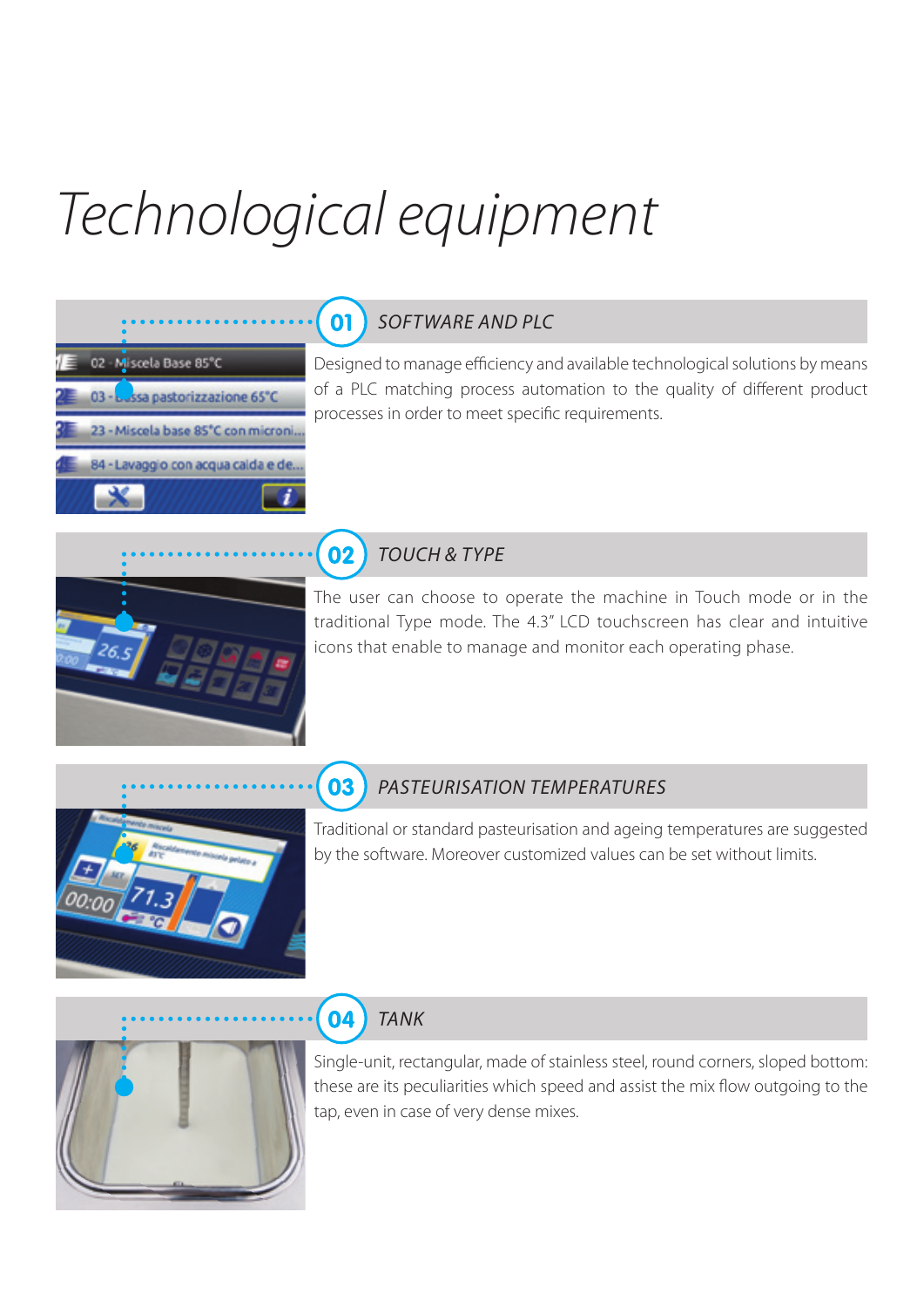#### 05 *STIRRER*

All the pasteurisers of the new TTi series are provided with a gradually operating stirrer which reaches, thanks to the inverter, 2500 rpm thus obtaining the ingredient dispersion and mixing (particularly in the 180 l models). Moreover they are provided with a mix flow restraint system to avoid an excessive foam-effect under special working conditions.



#### $06$ *HEATING*

Bain-marie heating with continuous blending of the liquids. This, together with the PLC-controlled resistance heating devices, gives fine-texture and accuracy in production even at the 30% of the machine production rates, without burning the mix or the machine side panels.

#### *COOLING*

07

Bain-marie cooling guarantees temperature uniformity in the whole tank and avoids ice formation on the tank bottom, mainly in case of small mix quantities, up to 30% of its max capacity.



#### 08 *LID*

As all the TTi series machines, also the pasteurisers are provided with a double lid with opening system actuated by servo-assisted hydraulic pistons for easy ingredient introduction even in case of product in progress. The machine has not to be stopped and the first lid has not to be opened in full compliance with certified EC safety regulations.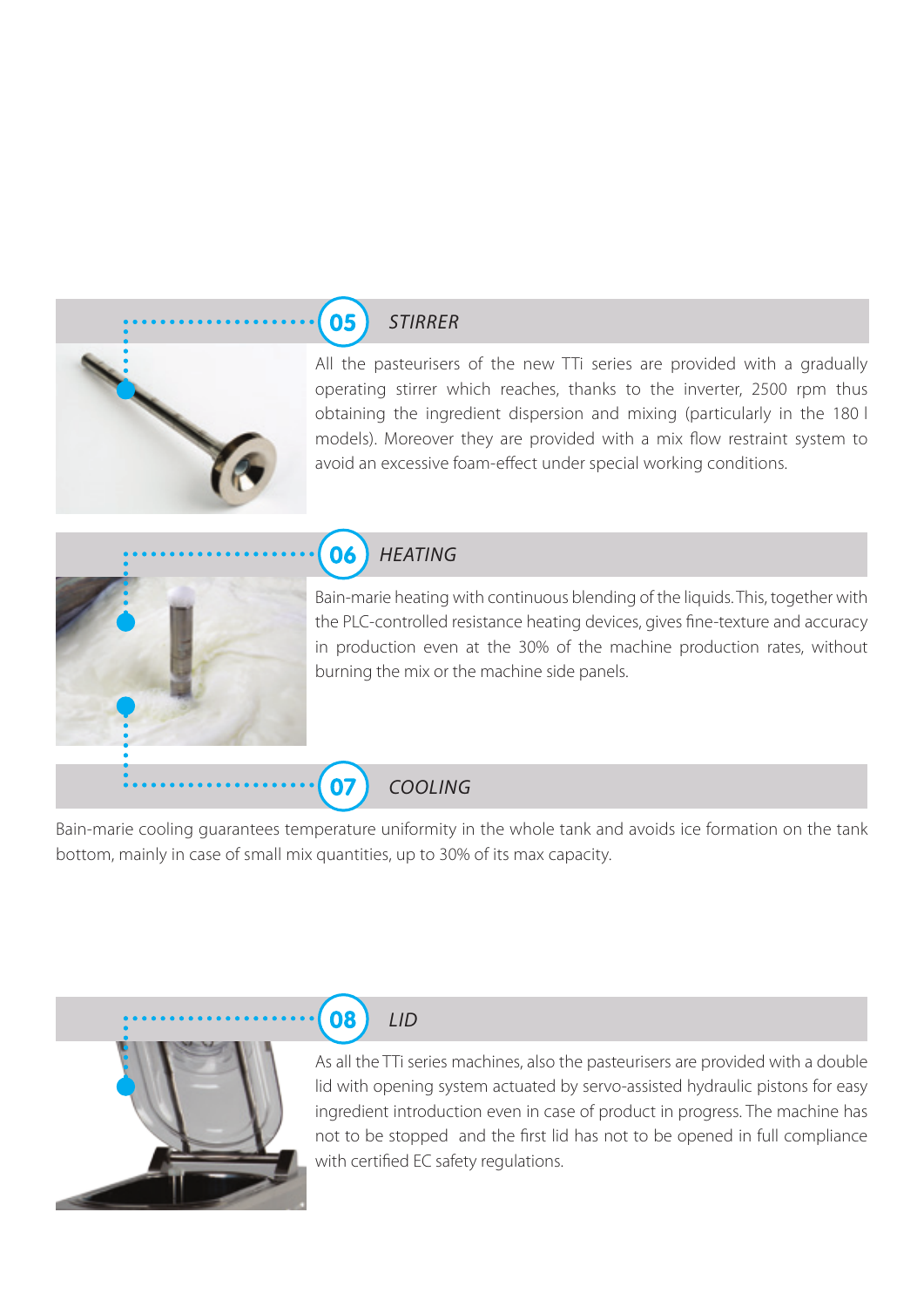

#### 09 *TAP*

Completely made of 18/10 stainless steel, highly resistant over time, it is provided with:

- mix rejection system, to avoid mix residuals in the tap after mix erogation.
- automatic washing after any mix erogation.
- fast and easily removed.



#### 10 *SHELF SPACE*

Provided with a steel shelf space on which buckets are placed during mix outgoing process to avoid the floor comes into contact with the bucket bottom. It can be easily removed and washed.



#### $\mathbf{1}$ *AUTOMATIC LITRE COUNTER FOR WATER SUPPLY*

Provided with an automatic litre counter for pre-setting of the litres of water to be poured into the tank. Useful in case of even partial milk reconstitution.



#### $12$ *inverter*

The inverter Sweety TTi is provided with adjusts the stirrer rotation speed up to 2500 rpm. The special mix flow motion guarantees a perfect dispersion of all the ingredients as well as a molecular texture very similar to the micronization resulting from a "low homogenization".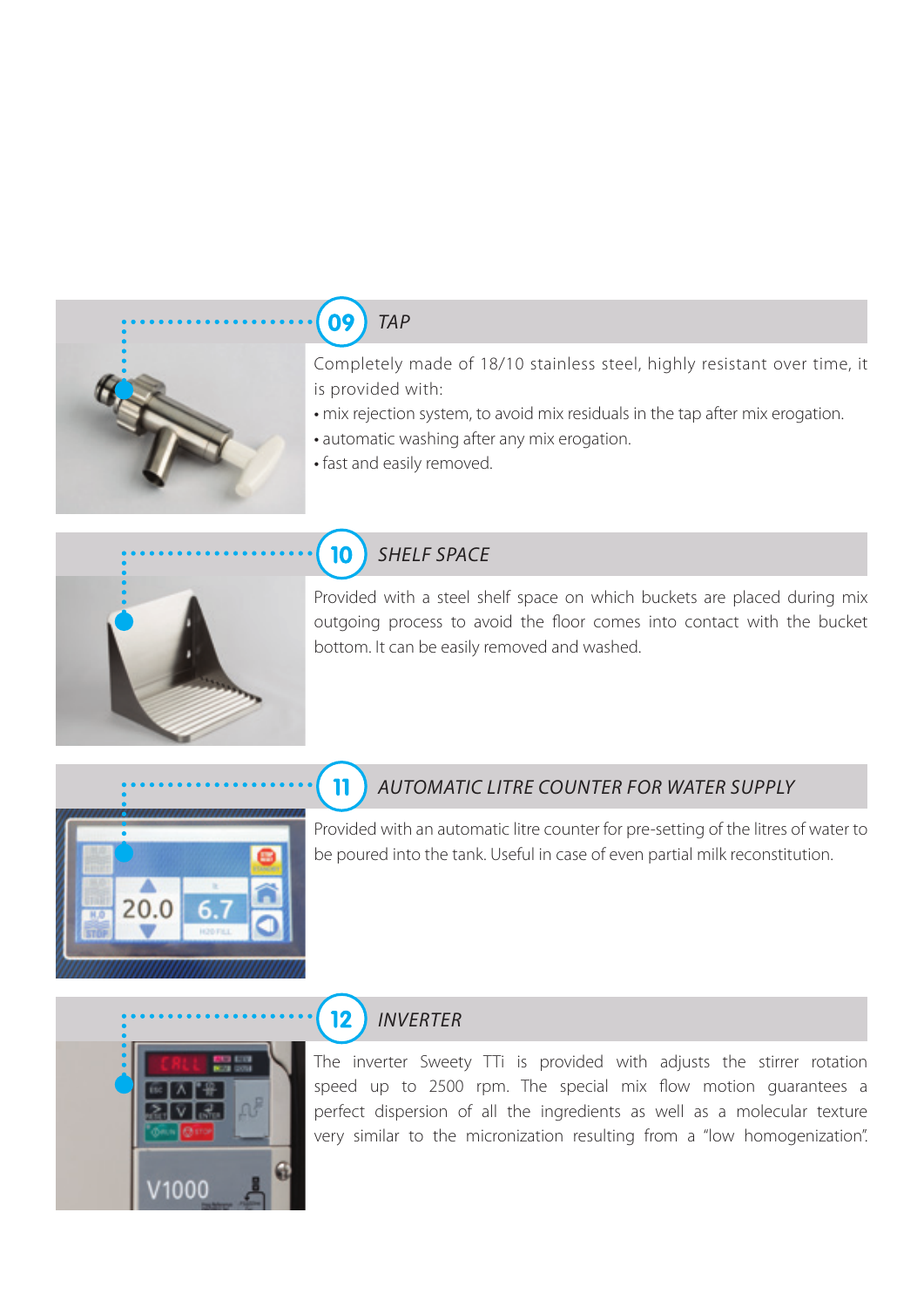



## *Cleaning has never been so easy, fast and safe!*

Valmar has been the first manufacturer of gelato machines to provide pasteurizers with an inverter. And now Valmar, in order to implement innovation and improve projects, has provided all the new Sweety pasteurizers of TTi series with a **new patented**  special washing programme. This completely automatic and independent programme lasts **26 minutes for Sweety 130 TTi, 28 minutes for Sweety 180 TTi and 30 minutes for Sweety 60 TTi.** This programme and the use of the special blade stirrer (supplied as optional) ensure a complete sanitation of the machine in automatic mode and considerably reduce both cleaning time and water and energy consumption. During the 3 steps of the washing programme an operator is required only to start the cycle (programme selection), the rinse step and the final emptying of the sanitized tank.



#### *WATER LOADING AND DETERGENT*

By selecting the "Wash with hot water and detergent" programme the automatic litre counter controlled by TTi software automatically loads the quantity of water required for a complete washing. A preset quantity of water for each model, that varies according to the tank dimensions, is loaded namely 6 litres for Sweety 60 TTi up to a max of 10 litres for Sweety 180 TTi. A specific quantity of non-foaming dishwasher detergent is added accordingly.



#### *SANITATION*

When the water required for the washing has been loaded, the solution is automatically heated until the preset temperature is reached. The blade stirrer, which is controlled by a 9-speed inverter, spreads the solution uniformly on all the surfaces of the tank and on the lid so effectively that any residue of dirt, even the most stubborn, is easily removed.



All that the operator is required to do is to rinse the internal tank with the dedicated washing nozzle at the end of the washing cycle in order to drain the used water.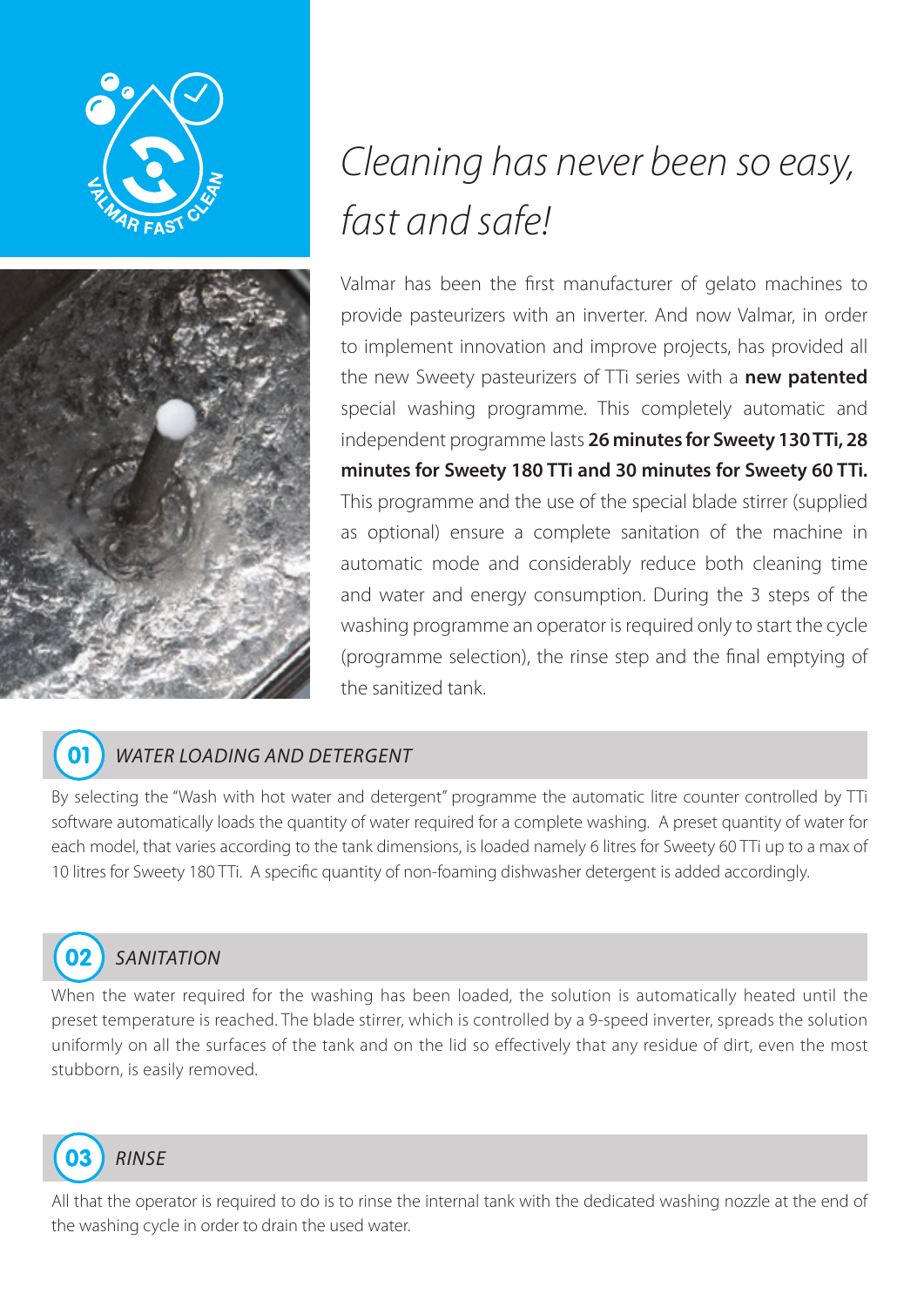## *Not only common pasteurisation...*

The whole new range of Valmar Sweety TTi pasteurisers is provided with 28 different programmes able to meet the suit all the specific needs of ice-cream products.

*11 gelatomix andsyrup pasteurisation andstorage programmes*

*5 mix micronization pasteurisation andstorage programmes*

*6 water automatic pre-setting pasteurisation programmes*

*3 totally customizable complete cycle programmes*

1 MIX +4° C COOLING AND TEMPERATURE MAINTAINING PROGRAMME

*1 automatic washing programme (with water and detergent)*

*1 stirring programme*

Valmar's technological innovations implemented in the new series Sweety TTi improve gelato quality, speed and simplify some specific work processes as well as the machine cleaning and managing procedures, such as:

- thanks to the inverter the stirrer can reach 2500 rpm thus improving the mix quality through a better dispersion and molecular uniformity. All this gives gelato a finer and long lasting texture over time;
- if a partial or complete milk and cream reconstitution is needed, 6 dedicated programmes are available. The required water quantity is directly set through the 4,3" touch display. Moreover, the litre counter the new Sweety TTi series is provided with will automatically stop water erogation as soon as the set quantity is reached;
- machine sanitation is controlled by a dedicated automatic washing programme. Water is automatically erogated, heated and stirred. The operator will only have to pour the desired detergent and remove dense residuals, if any, that may form in case the machine is not regularly washed after any pasteurising cycle.